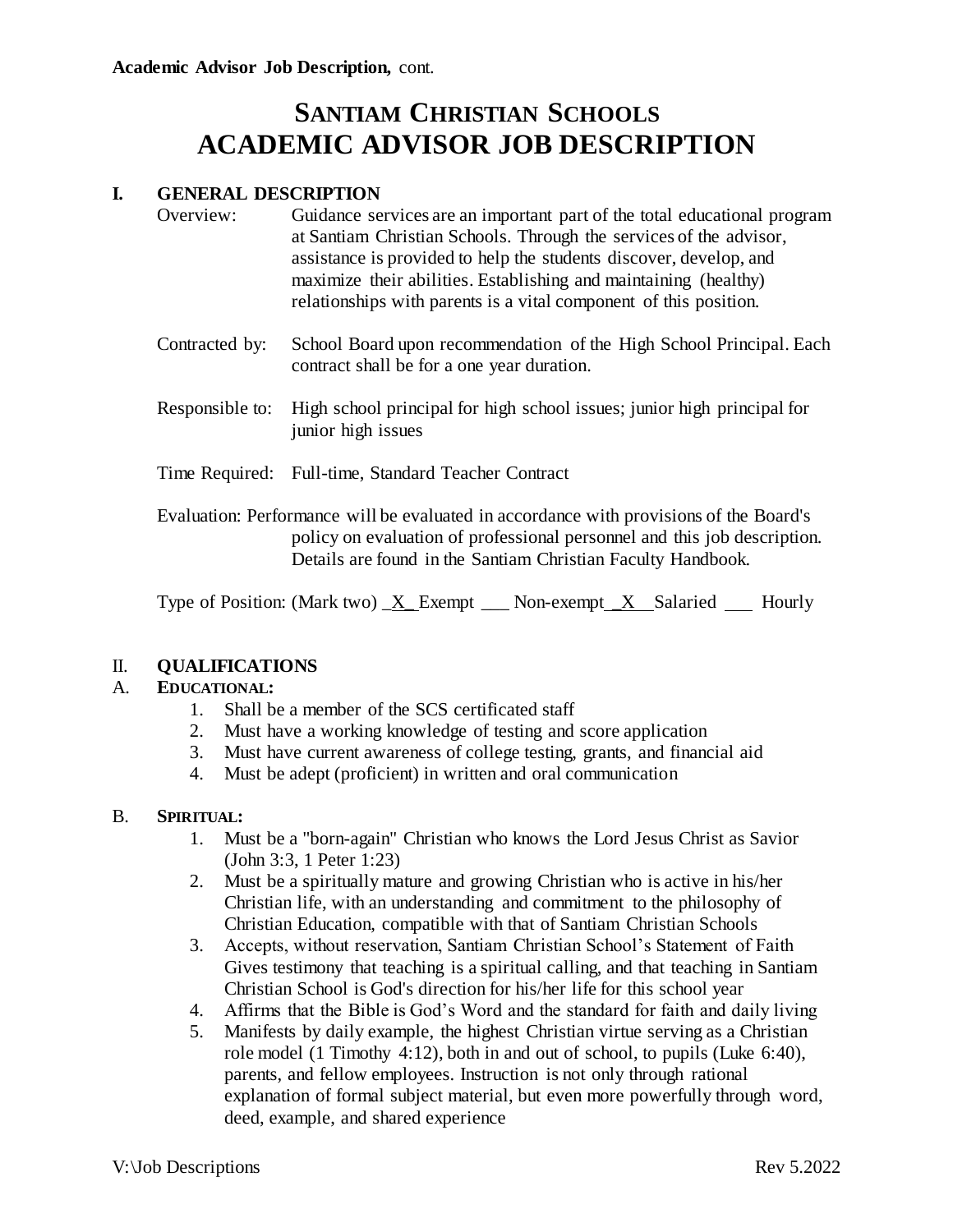- 6. Agrees to be a role model in judgment, dignity, respect, and Christian living. This includes the development of the Fruits of the Spirit in my life (Galatians 5:22-23), and refraining from engaging in personal areas of liberty in situations where an offense may be created within the Body of Christ. (I Cor. 8:9, Eph. 5:18, Col. 3:17, Titus 2:7-8 TLB, I Thess. 5:22-23, and James 3:17-18).
- 7. Agrees to be a Christian role model by faithfully attending, and financially supporting a local church whose fundamental beliefs are in agreement with the Santiam Christian Statement of Faith (Hebrews 10:25)
- 8. Agrees to accept the board's interpretation of biblical standards for sexual behavior. Any sexual misconduct, including, but not limited to, premarital, extramarital, or homosexual activity; sexual harassment; use or viewing of pornographic material or websites; and sexual abuse of children is forbidden and violates the employment requirement of being a Christian role model (Romans 12:1-2; I Corinthians 6:9-20; Ephesians 5:1-11; I Thessalonians 4:3-8; I John 3:1- 3)
- 9. Agrees that the unique roles of the male and female are clearly defined in Scripture, and that Romans 1:24-32 condemns the homosexual lifestyle (Romans 12:1-2; 1 Cor. 6:9-20; Ephesians 4:1-11, 5:3-5; 1 Thessalonians 4:3-8; 1 Timothy 4:12; 2 Timothy 2:19-22; 1 Peter 1:15-16, 2:15-17; 1 John 3:1-3).
- 10. Shall be a Christian role model in the family and financial areas. This conduct shall include, but not be limited to one who manages his own family and finances well (I Tim. 3:4-5; I Tim. 5:8). NOTE: Teachers are expected to have their eligible, school-age children enrolled at Santiam Christian if a program exists to meet their needs. Part-time employees are strongly encouraged to have their eligible children enrolled. If there are extenuating circumstances, a waiver may be requested. Each exception requires board approval
- 11. Shall have the spiritual maturity, academic ability, and personal leadership to train up a child in the way he should go. NOTE: In the Spiritual Qualifications area, deviation from Scriptural standards, or failure to comply with the Christian role model guidelines, will be grounds for disciplinary action and may lead to termination.
- 12. Shall exhibit concern for the spiritual, social, emotional, and academic welfare of the students

# C. **PERSONAL:**

- 1. Has a genuine interest in students and their education
- 2. Possesses a high energy level, personal stamina, and a willingness to work hard
- 3. Possesses sound organizational skills and practices
- 4. Uses acceptable English in written and oral communication; speaks with clear articulation
- 5. Demonstrates the character qualities of courtesy, flexibility, integrity, gratitude, kindness, self-control, perseverance, and punctuality
- 6. Meets everyday stress with emotional stability, objectivity, and optimism
- 7. Maintains a personal appearance of cleanliness, modesty, good taste, and agreement with school policy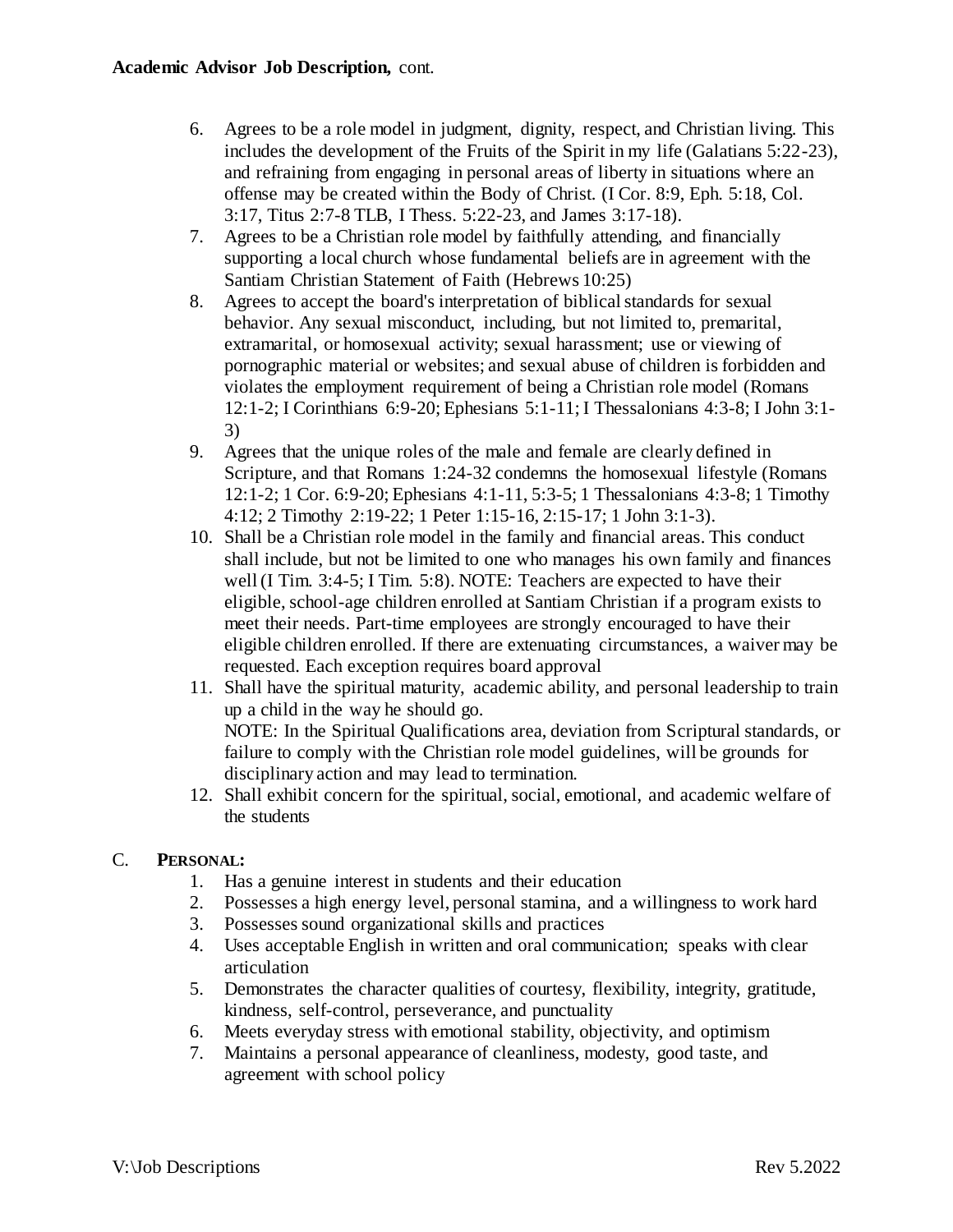# **Academic Advisor Job Description,** cont.

8. Submits respectfully and is loyal to constituted authority

9. Develops and maintains rapport with students, parents, and staff by treating others with friendliness, dignity, consideration, and impartiality

### D. **PROFESSIONAL:**

- 1. Must have the ability to develop rapport with students, parents, and staff
- 2. Ability to keep confidences and use mature discretion in dealing with students

# III. **RESPONSIBILITIES**

## A. **SPIRITUAL LEADERSHIP:**

- 1. Helps create an atmosphere of spiritual awareness in the student body through his/her positive spiritual leadership and example
- 2. Maintain an attitude of Christ-like helpfulness in all situations within at school
- 3. Chapel Small Group Leader meet with small group on chapel days

### **B. ACADEMIC ADVISING:**

- 1. Attend workshops to stay informed of changing trends in post-secondary education, college updates, and financial aid opportunities
- 2. One on one advising with all junior and senior high students by appointment
- 3. Meet with freshman and sophomores small groups
- 4. Meet weekly with Student Success Team to discuss progress of students on plans and identifying struggling students
- 5. Follow up on students when asked by principal or student advocate
- 6. Communicate with students and parents through daily announcements, email notices, newsletters, materials submitted to the Eagle Happenings, and fall letters to be included in registration packets
- 7. Meet with students regarding graduation and future post-graduation plans
- 8. Produce College and Career Newsletter
- 9. Conduct parent meetings in coordination with registrar to keep parents informed of ongoing requirements for successful completion of high school and admission to college. Provide information to students, parents and staff regarding financial aid, scholarships, and other pertinent college information
- 10. Provide PSAT information to students and parents in cooperation with registrar
- 11. Show students how to interpret results and use them to prepare for SAT. Give them strategies for preparing for the SAT/ACT. Talk about the differences between the exams. (Coordinate with Registrar, have shared responsibility)
- 12. Serve as SAT/ACT information resource for students and staff for questions about college entrance and placement examinations - Offer SAT/ACT preparation information to help students diagnose their strengths and weaknesses
- 13. Arrange college, military, and vocational information sessions and field trips
- 14. Collect and organize resources for students, including college view books, college reviews, standardized test prep materials, and career path resources
- 15. College and Career Information Sessions
- 16. Coordinate with college admissions representatives (20- 30 per year)
- 17. Military, trade and various other career options
- 18. Promote opportunities off campus through College & Career Newsletter and Santiam Christian Website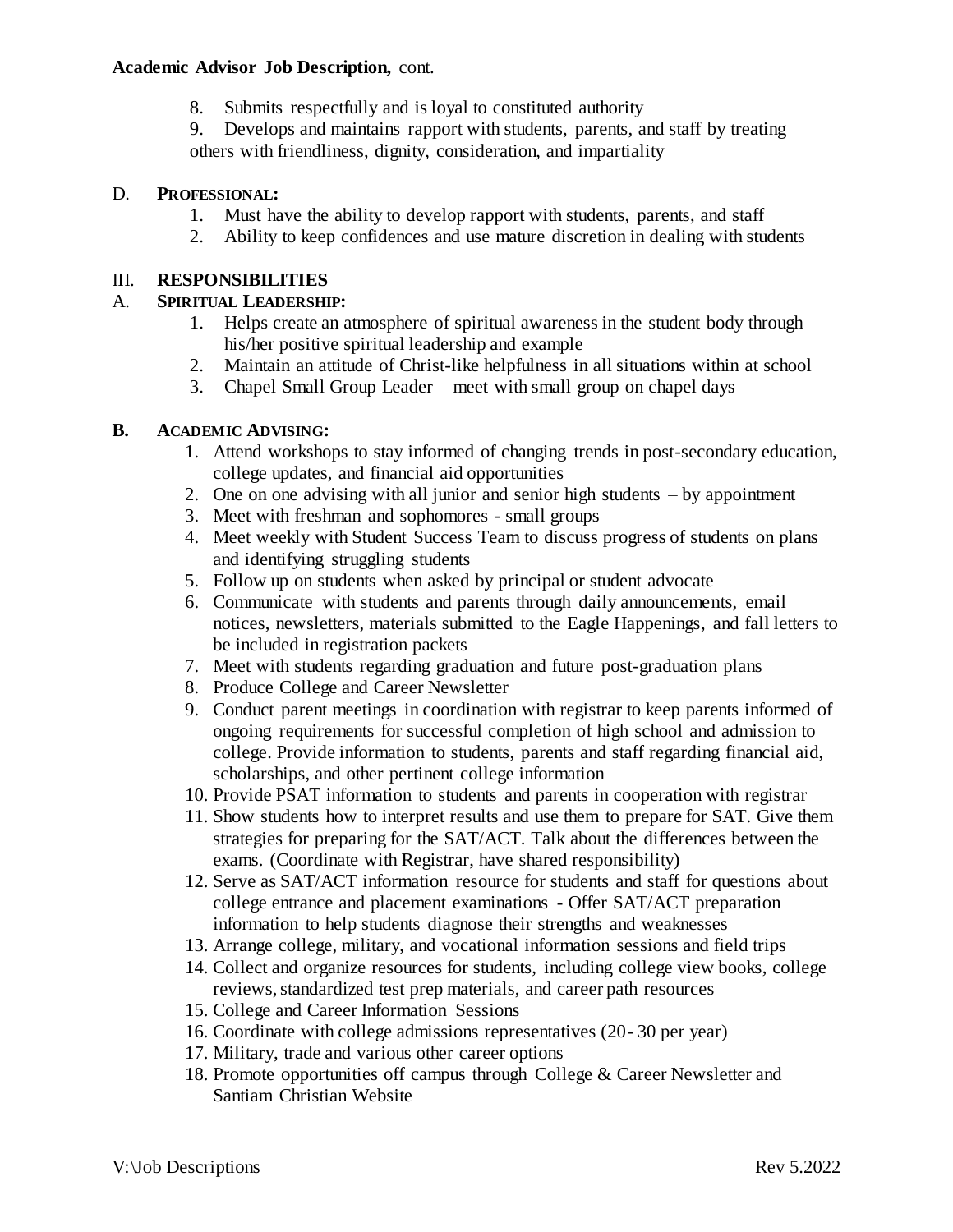## **Academic Advisor Job Description,** cont.

- 19. Scholarship Assistance Work closely with parent volunteer, Bret Ray who maintains a scholarship database for Santiam Christian
	- a. Host FAFSA Financial Aid night for parents & students
	- b. Train students here to find scholarships and how to apply
	- c. Train students to apply for OSAC Scholarships
	- d. Work closely with students to help identify scholarships they can apply for
	- e. Write scholarship recommendation letters
	- f. Communicate with scholarship committees
	- g. Head Margaret E Hull Scholarship Committee
	- h. Send local scholarships to seniors and parents via email and post to Google Classroom
- 20. Organize Fall Parent Nights to provide college prep information and timelines
- 21. Plan, promote and execute College Knowledge Nights for grades 9-11 and Seniors
- 22. Keep students and families informed on job, volunteer, leadership, career exposure, internship, job shadow, community service, college, and educational opportunities and events through the College & Career Newsletter, daily announcements, and messages via Facts
- 23. Plan and execute visits to two colleges (one private Christian, one public) for all juniors, including tour & information sessions on each campus
- 24. Work with the registrar and principal regarding awards assemblies
- 25. Coordinate nominations for community student recognition programs
- 26. Write letters of recommendation for seniors regarding college admittance
- 27. Coordinate with local organizations to provide leadership opportunities for students (i.e., Boys/Girls Club, State Rotary Youth Leadership Association, Albany Chamber of Commerce Youth Leadership)
- 28. National Honor Society
	- a. Coordinate Faculty Council
	- b. Hold NHS Elections
	- c. Plan and execute Induction Ceremony
	- d. Coordinate NHS meetings
	- e. Help NHS Officers coordinate service projects
- 29. Aptitude test for Juniors -replaced ASVAB. Done in American Lit class Allow 1.5 to 2 class periods – 30-minutes explanation and account creation, 90 minutes for assessment, 30-minutes to review results
- 30. Awards
	- a. Albany Chamber of Commerce Student of the Month (Collect nominations, provide student bio and picture to chamber monthly)
	- b. Albany Chamber of Commerce Distinguished Student Award (Collect nominations, provide application -instructions to nominee, collect application, deliver app to Chamber)
	- c. Albany Optimist Club (Collect nominations, communicate with AOC, Introduce our nominees (3) at awards dessert
	- d. Corvallis Future First Citizen (Collect nominations, provide application instructions to nominees (2), collect applications, deliver apps to Corvallis Chamber)
	- e. Margaret E. Hull Scholarship Committee Head (through OSAC)